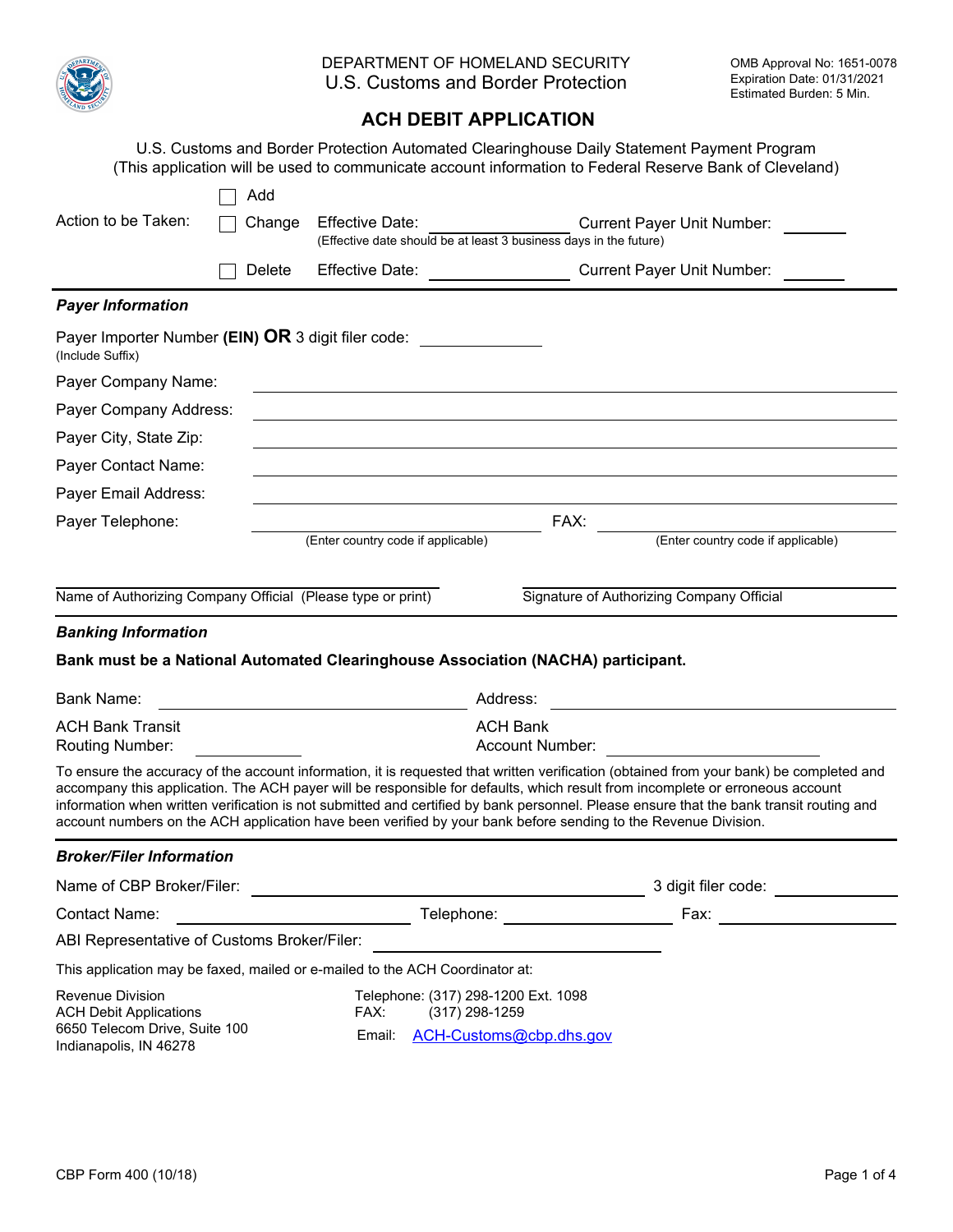### **Privacy Act Statement**

**AUTHORITY:** CBP is authorized to collect the information requested on this form pursuant to 19 CFR §§ 24.25 and 24.26; and to collect Social Security numbers (SSN) under Executive Order (E.O.) 9397, as amended by E.O. 13478.

**PURPOSE:** CBP is requesting this information to allow the importer of record to make electronic payments for import related duties, taxes, fees, and interest, deferred tax payments, or bill payments, etc., through the Automated Clearinghouse (ACH) debit or credit process. ACH debit allows the filer to voluntarily select to authorize the Treasury-designated ACH processor to electronically debit the payer's bank account; ACH credit is an optional payment method that allows the payer to transmit statement processing payments through its financial institution, directly to the CBP account maintained by the Department of the Treasury.

**ROUTINE USES:** Consistent with DHS's information-sharing mission, the information requested on this form may be shared with other DHS Components to carry out national security, law enforcement, immigration, trade, or other homeland security functions. Information may also be shared with appropriate federal, state, local, tribal, territorial, foreign, or international government agencies. This sharing will assist DHS in exercising control over the customs financial transactions of import-related duties, taxes, fees, and interest associated with the movement of merchandise through international commerce. A complete list of the routine uses can be found in the system of records notice associated with this form, "DHS/CBP-001 Import Information System (IIS)." The Department's full list of system of records notices can be found on the Department's website at: http://www.dhs.gov/system-records-notices-sorns.

**CONSEQUENCES OF FAILURE TO PROVIDE INFORMATION:** Providing this information to is voluntary. However, failure to provide this information may result in the inability for an importer to participate in ACH Debit or Credit payment programs to pay Duties taxes and Fees related to entry. An alternative for not participating in ACH is to have the importer work as a Non-ACE Portal Account holder and make all payments due through a broker, who is an ACE Portal Account holder. Brokers are able to place eligible entry summaries for activated non-portal accounts on a broker or importer statement. For further details, please see the Federal Register Notice (FRN), 70 FR 61466, published on October 24, 2005, announcing the establishment of non-portal accounts, as well as any other applicable FRNs, at the following link:**<https://www.cbp.gov/trade/priority-issues/revenue/revenue-modernization>**.

**Paperwork Reduction Act Statement:** An agency may not conduct or sponsor an information collection and a person is not required to respond to this information unless it displays a current valid OMB control number and an expiration date. The control number for this collection is 1651-0078. The estimated average time to complete this application is 5 minutes. If you have any comments regarding the burden estimate you can write to U.S. Customs and Border Protection Office of Regulations and Rulings, 90 K Street, NE., Washington DC 20229.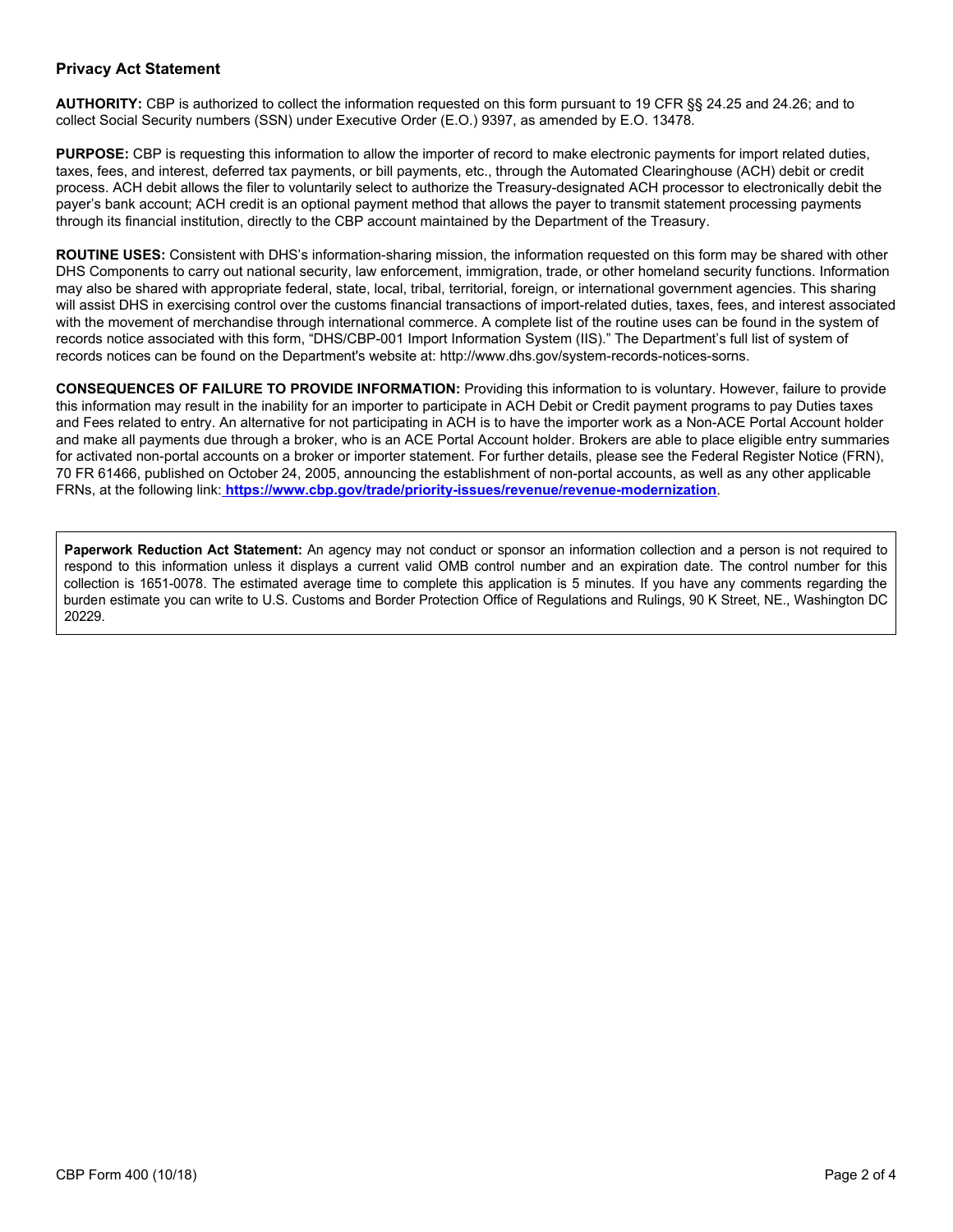# **PROCEDURE**

# **CONTENTS**

| 1 PURPOSE    |  |
|--------------|--|
| 2 SCOPE      |  |
| 3 PROCEDURE  |  |
| 4 SUBMISSION |  |

### **1. PURPOSE**

1.1 These step-by-step instructions help the user complete and submit a CBP Form 400

## **2. SCOPE**

2.1 This describes the roles, tools, and activities involved in filing a CBP Form 400, which is used to enroll the user in CBP's ACH debit program. CBP's ACH Debit program is an electronic payment option allowing participants to efficiently pay CBP duties, taxes, and fees. Further detail is available at CBP's ACH Debit page.

## **3. PROCEDURE**

3.1 Before completing the CBP Form 400, review the following procedure, which is broken into the four sections listed on the CBP Form 400: Action to be Taken, Payer Information, Banking Information, and Broker/Filer Information.

#### 3.2 ACTION TO BE TAKEN:

| <b>ITEM</b>   | <b>INPUT</b>                                                                                                                                                                                                                                                                                                                  |
|---------------|-------------------------------------------------------------------------------------------------------------------------------------------------------------------------------------------------------------------------------------------------------------------------------------------------------------------------------|
| Add           | For Initial Enrollment: Select "Add," then complete each section of the application.                                                                                                                                                                                                                                          |
| Change        | To Update Existing Enrollment: Select "Change," then include an "Effective Date" three or more business<br>days in the future, as well as your "Payer Unit Number" (PUN). "Change" can be used to update any part of<br>your company's: name, address, contact name, phone number, email address, and/or banking information. |
| <b>Delete</b> | To Delete Enrollment: Select "Delete," then include an "Effective Date" and your PUN. Warning: Deleting<br>the PUN will prevent its' future use in the ACH payment authorization transaction.                                                                                                                                 |

#### 3.3 PAYER INFORMATION:

| <b>ITEM</b>                                                          | <b>INPUT</b>                                                                                                                                                                                                                                                                                                                                                                                                                                                                      |
|----------------------------------------------------------------------|-----------------------------------------------------------------------------------------------------------------------------------------------------------------------------------------------------------------------------------------------------------------------------------------------------------------------------------------------------------------------------------------------------------------------------------------------------------------------------------|
| Payer Importer<br>Number (EIN)<br>OR 3 digit filer<br>code           | Importer number: The Payer Importer Number is an 11 digit number. It usually is the 9 digit IRS business<br>tax ID number (aka EIN) plus a two-digit suffix, for example XX-XXXXXXX00. Typically the final 2 digits are<br>used to identify a subsidiary company. If you are not a subsidiary company, most likely your suffix is<br>'00' (suffix must be included).<br>Filer Code: A unique 3 character (alphabetic, numeric, or alpha numeric) entry filer code assigned to all |
|                                                                      | licensed brokers, and self-filing importers filing CBP entries.                                                                                                                                                                                                                                                                                                                                                                                                                   |
| <b>Payer Company</b><br>Name                                         | Name of company associated with the provided Importer Number or Filer Code.                                                                                                                                                                                                                                                                                                                                                                                                       |
| <b>Payer Company</b><br><b>Address</b>                               | Address of company associated with the provided Importer Number or Filer Code.                                                                                                                                                                                                                                                                                                                                                                                                    |
| Payer City,<br><b>State Zip</b>                                      | City, State, and ZIP of company associated with the provided Importer Number or Filer Code.                                                                                                                                                                                                                                                                                                                                                                                       |
| <b>Payer Contact</b><br>Name                                         | Contact at company associated with the provided Importer Number or Filer Code. Note this contact will be<br>the company representative eligible to receive the PUN, as well as any additional communication related to<br>the account.                                                                                                                                                                                                                                            |
| <b>Payer Email</b><br><b>Address</b>                                 | Email Address of the "Payer Contact." Reminder: the PUN, as well as any additional communication related<br>to the account, will be sent to this email address.                                                                                                                                                                                                                                                                                                                   |
| <b>Payer Telephone</b>                                               | Telephone number of company associated with the provided Importer Number or Filer Code                                                                                                                                                                                                                                                                                                                                                                                            |
| <b>FAX (optional)</b>                                                | FAX number of company associated with the provided Importer Number or Filer Code                                                                                                                                                                                                                                                                                                                                                                                                  |
| Name of<br>Authorizing<br><b>Company Official</b>                    | Company officer or representative with the authority to commit the requesting organization.                                                                                                                                                                                                                                                                                                                                                                                       |
| <b>Signature of</b><br><b>Authorizing</b><br><b>Company Official</b> | Signature of the officer or representative.                                                                                                                                                                                                                                                                                                                                                                                                                                       |